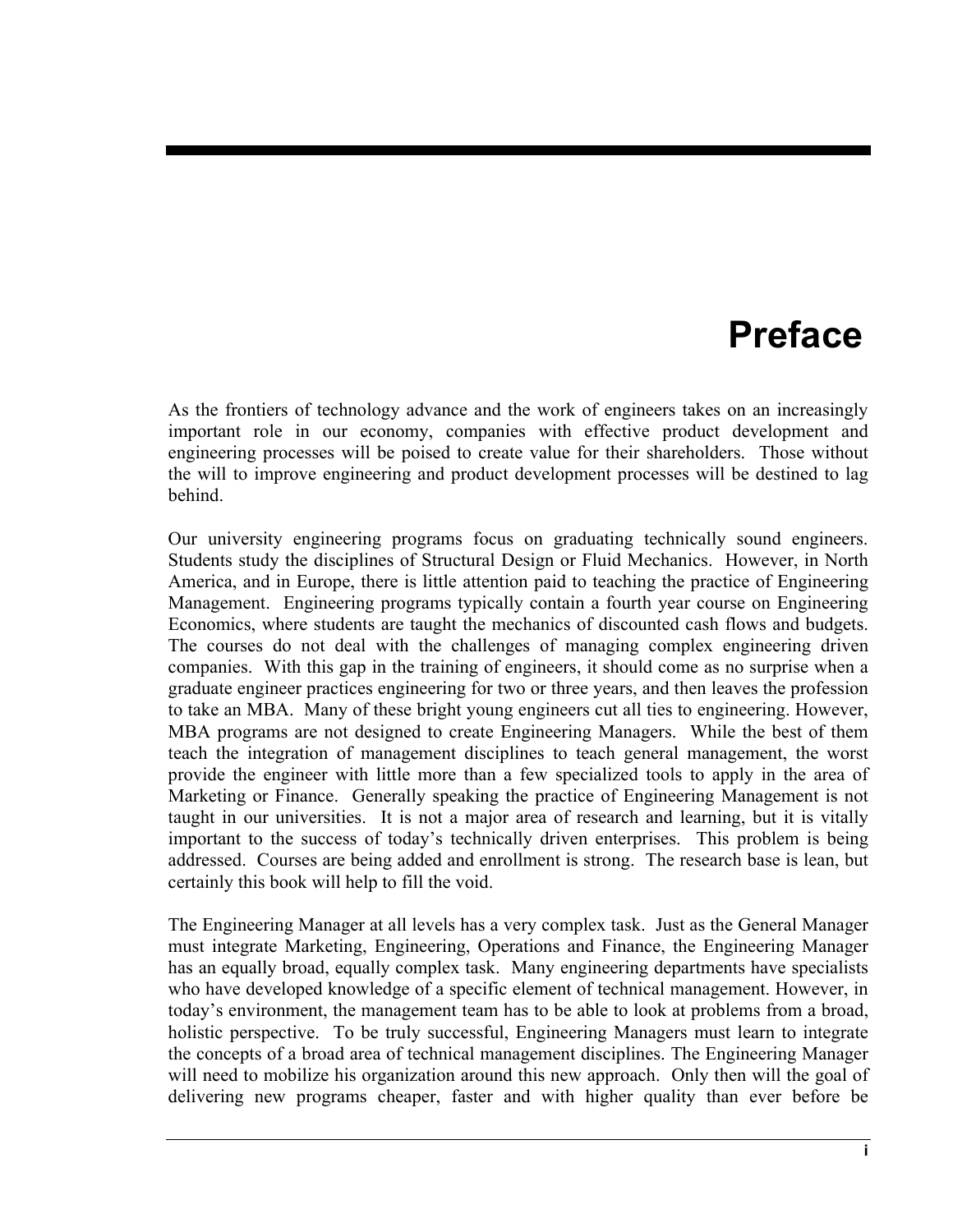realizable. In this book the author takes elements from 6 well known and understood bodies of knowledge, and integrates them into a holistic approach for managing engineering. The disciplines of Integrated Product Development, Project Management, Process Management, Systems Engineering, Product Data Management, and Organizational Change Management are usually considered distinct, and often their implementation winds up with disastrous consequences. Never before has one integrated system been proposed to manage your Engineering Department from a holistic standpoint. The approach described in this book will help you develop new products or improve existing ones faster, cheaper and with higher quality than ever before.

We believe that this book will provide you with the breadth of knowledge and the practical tools you will need to lead just such a change. Is this a daunting task? Perhaps, but we will address the changes required, with the same structured approach that we will learn to use to manage your new product development programs. Large problems will be broken down into manageable chunks, and suddenly they will seem very manageable indeed.

The author has been able to put a fine point on the problem after over 10 years as a consultant to large engineering organizations. In his practice, he has worked with the engineers on the CAD system improving a single workstep, all the way to the CEO in the boardroom setting a vision for an entire organization. This has given him a unique perspective on the problem we described above. He knows intimately the individual management tools, but he also knows how to make them fit into a cohesive holistic plan that executives can describe but don't know enough details to implement.

The author has been involved in process management and integrated product development pretty much from its inception. In 1988/89 as a consultant for Ernst & Whinney he facilitated the team that designed and implemented the Integrated Product Development approach at McDonnel Aircraft in St. Louis Missouri. McAir utilized this approach to conduct product improvements on both the Harrier and F18 programs.

In 1991 Ernst & Whinney merged with KPMG Peat Marwick in Canada. And this led to a major business transformation assignment at Boeing deHavilland in Toronto. Bombardier Aerospace acquired deHavilland in 1993. Further assignments were received and they tended to be fundamental improvement projects that were looked upon to deliver step changes in organizational performance. During this time the author left KPMG to found AMGI, the organization of which he is president today. His work at Bombardier led to the creation of the Bombardier Engineering System or BES. Building on the earlier work at McAir, the BES brought integrated cross-functional design teams to a traditional "over the wall" design engineering process. The greatest challenge on the BES was the aspect of managing organizational change within the project. The author fostered a common process across three countries and four cultures. Each company had the pride of their engineering heritage, bolstered by a nationalistic pride that comes from being a "national aerospace company". Today Bombardier has applied the BES successfully on the Global Express and major components of the Lear 45 business jets, and the new Dash  $8 - 400$  regional commuter aircraft.